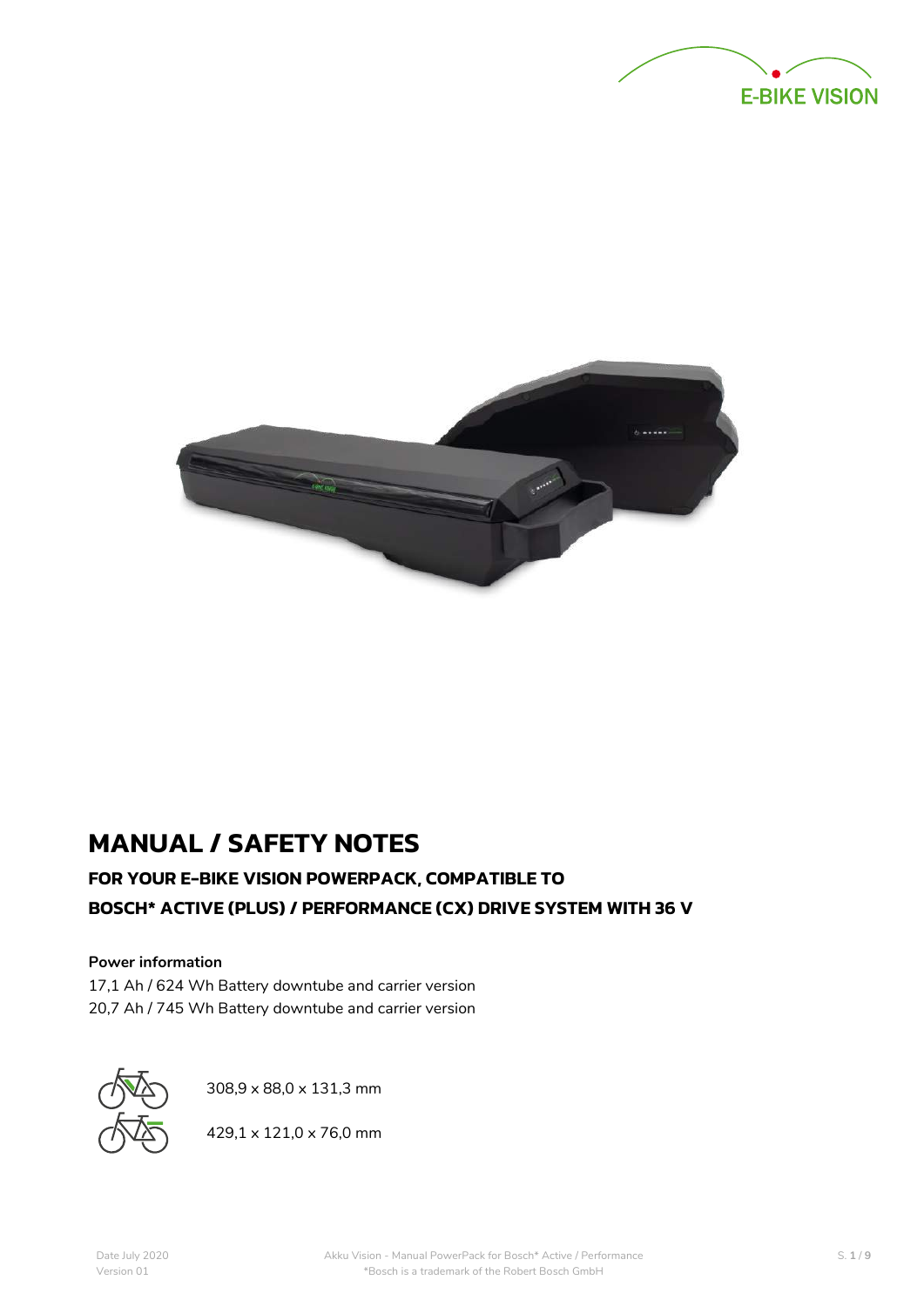# **CONTENT**



**Akku Vision GmbH** Industriestraße-West 6 D-63808 Haibach

Phone: +49 (0) 6021 3289288 Email: info@akkuvision.de Web: www.akkuvision.de

### E-Bike Vision is a trademark of the Akku Vision GmbH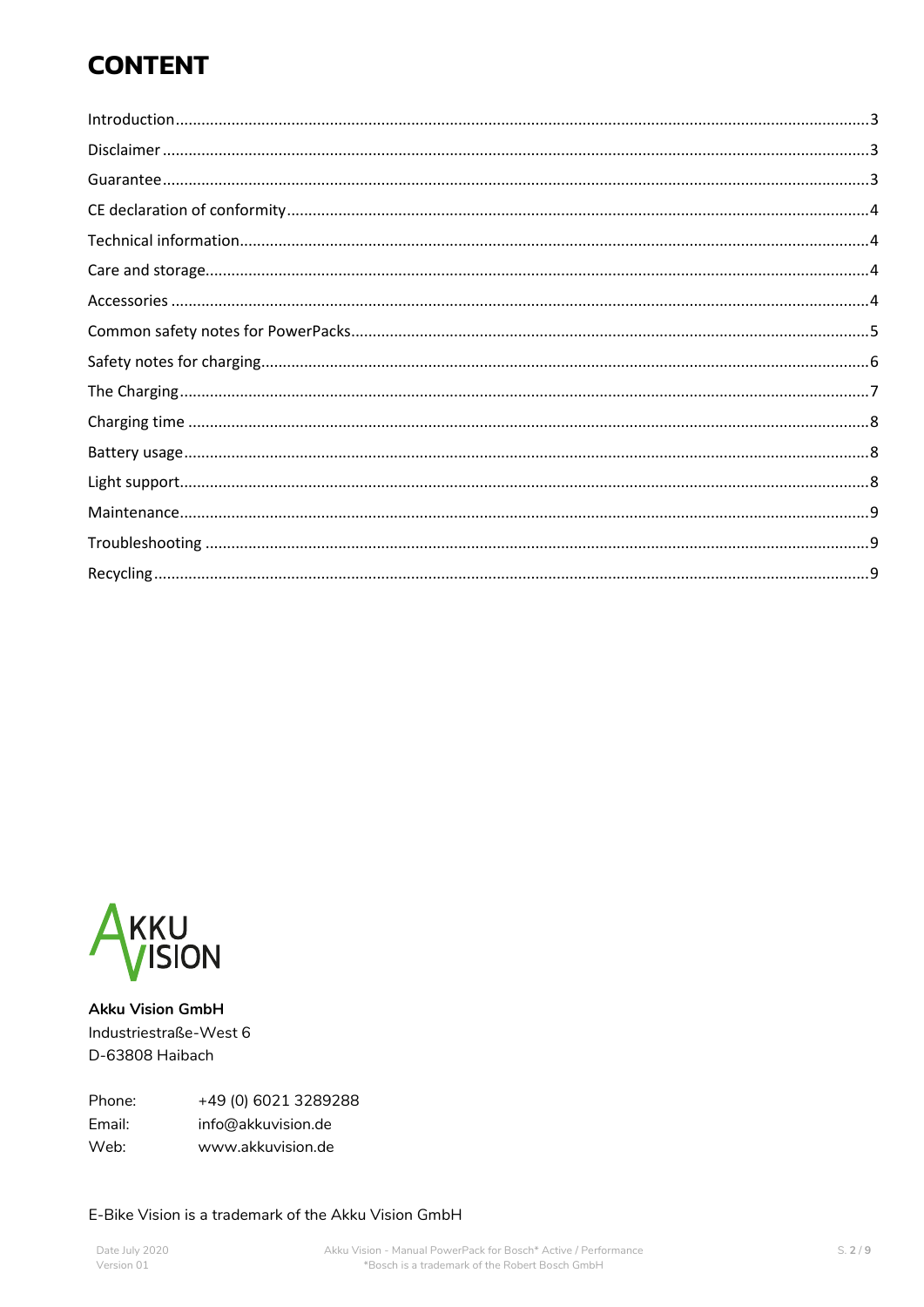# **READ MANUAL CAREFULLY BEFORE USE!**

**This manual is integral part of the product. It contains important information and safety notes. Keep it in range and give it away with the product to third party.**

### <span id="page-2-0"></span>**Introduction**

We are glad, that you choose a Lithium-Ion battery of our PowerPack range.

Please take some time to read this manual carefully. It contains detailled information about handling of your battery, its functions and its care, as well as the usage of the E-Bike Vision fast charger.

For further questions, do not hesitate to contact your dealer or get in contact with us via our homepage. Enjoy your new PowerPack and thank you for your confidence.

### **Your Akku Vision Team**

### <span id="page-2-1"></span>**Disclaimer**

The Akku Vision GmbH assumes no responsibility for any loss, damages or costs arising from incorrect use and operation of the product, or related.

The obligation to pay any compensation, regardless of the legal reason, is limited to the directly involved E-Bike Vision products invoiced value, as far as this is permitted by law. This does not apply, if a liability according to binding legal rules due to intent or gross negligencem has to be respected. Furthermore, the Akku Vision GmbH assumes no responsibility for the completeness and accuracy of the documents that come with the battery, due to its different distribution channels.

### <span id="page-2-2"></span>**Guarantee**

For our battery products, we accept the legally applicable guarantee beyond a 24 months warranty. To qualify for the 24 months guarantee, submission of the purchase receipt is required.

Please contact your dealer from whom you purchased the product, in guarantee cases.

Excluded from the guarantee are malfunctions caused by:

- improper operations, e.g. overheating, incorrect connection, short-circuit or reverse polarity, immersion in water, cleaning with high pressure or steam cleaners, deep discharge, wrong polarity or drop
- use of non-approved accessories by the Akku Vision GmbH
- accidental or deliberate damages
- defectives due to normal tear
- operation outside the technical specifications
- damages that will not appear directly on the device, for which we assume the guarantee
- grease the contacts with contact spray or similar
- changes / repairs / modifications / installations or upgrades that have not be performed by the Akku Vision service center  $\rightarrow$  use only our service center for repairs
- optical damages that justify no functional damages or which can be remedied by cleaning
- the costs for rental batteries

### **Removal of the performace label leads to loss of warranty claim.**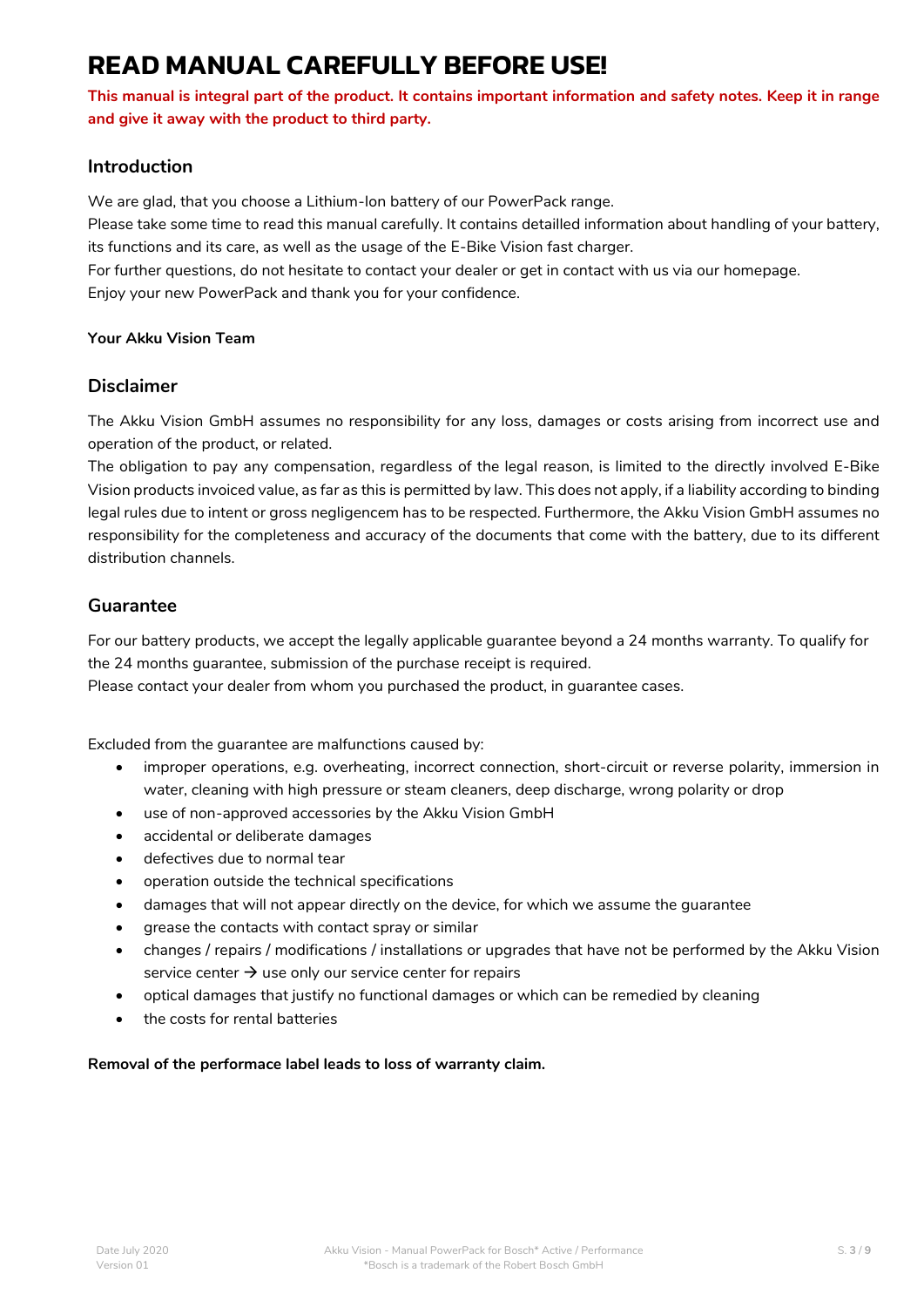# <span id="page-3-0"></span>**CE declaration of conformity**

The evaluation of the device was carried out by European harmonized directives. You therefore have a product that is related to its construction meets the safety objectives of the European Community to the safe operation of equipment. The detailed CE declaration of conformity can be obtained from our service center.

# <span id="page-3-1"></span>**Technical information**

| Li-lonen battery      | 17,1 Ah / 624 Wh                | 20,7 Ah / 745 Wh          |
|-----------------------|---------------------------------|---------------------------|
| Nominal voltage       | 36 V                            | 36 V                      |
| Nominal capacity      | 17,1 Ah                         | 20,7 Ah                   |
| Energy                | 624 Wh                          | 745 Wh                    |
| Operating temperature | -10 up to 60 $\degree$ C        | -10 up to 60 $^{\circ}$ C |
| Charge temperature    | 0 up to 45 $^{\circ}$ C         | 0 up to $45^{\circ}$ C    |
| Storing temperature   | < 17 °C                         | < 17 °C                   |
| Weight                | approx. 3,5 kg                  | approx. 3,5 kg            |
| Safety class          | dust- and splash water approved |                           |

# <span id="page-3-2"></span>**Care and storage**

- Use only a soft cloth and a little water or a neutral detergent for cleaning
- Never clean with a high pressure or steam cleaner!
- Do not immerse in any liquids!
- Do not use any cleaning agents as gasoline, alcohol or other liquids.
- Abrasive cleaning agents can lead to detachment of the painting, discoloration, deformation, scratechs or similar defects.
- Store your battery at room temperature (18° to 23° C).
- For longer periods, store it at temperatures around 17° C.
- Humidity should be in the range of 0 to 80 %.
- Ideal charging state in not use is about 70 % charged capacity. Check the state of charge by prolonged nonuse regularly and charge your battery if necessary.

## <span id="page-3-3"></span>**Accessories**

- E-Bike Vision fast charger for PowerPacks with 36 V and a charge current of 6A.
- E-Bike Vision charger for PowerPacks with 36 V and a charge current of 4A.

Both chargers are only useable with the following adaptor:

• Charge adaptor for PowerPack, compatible with Bosch Active / Performance line

 $\epsilon$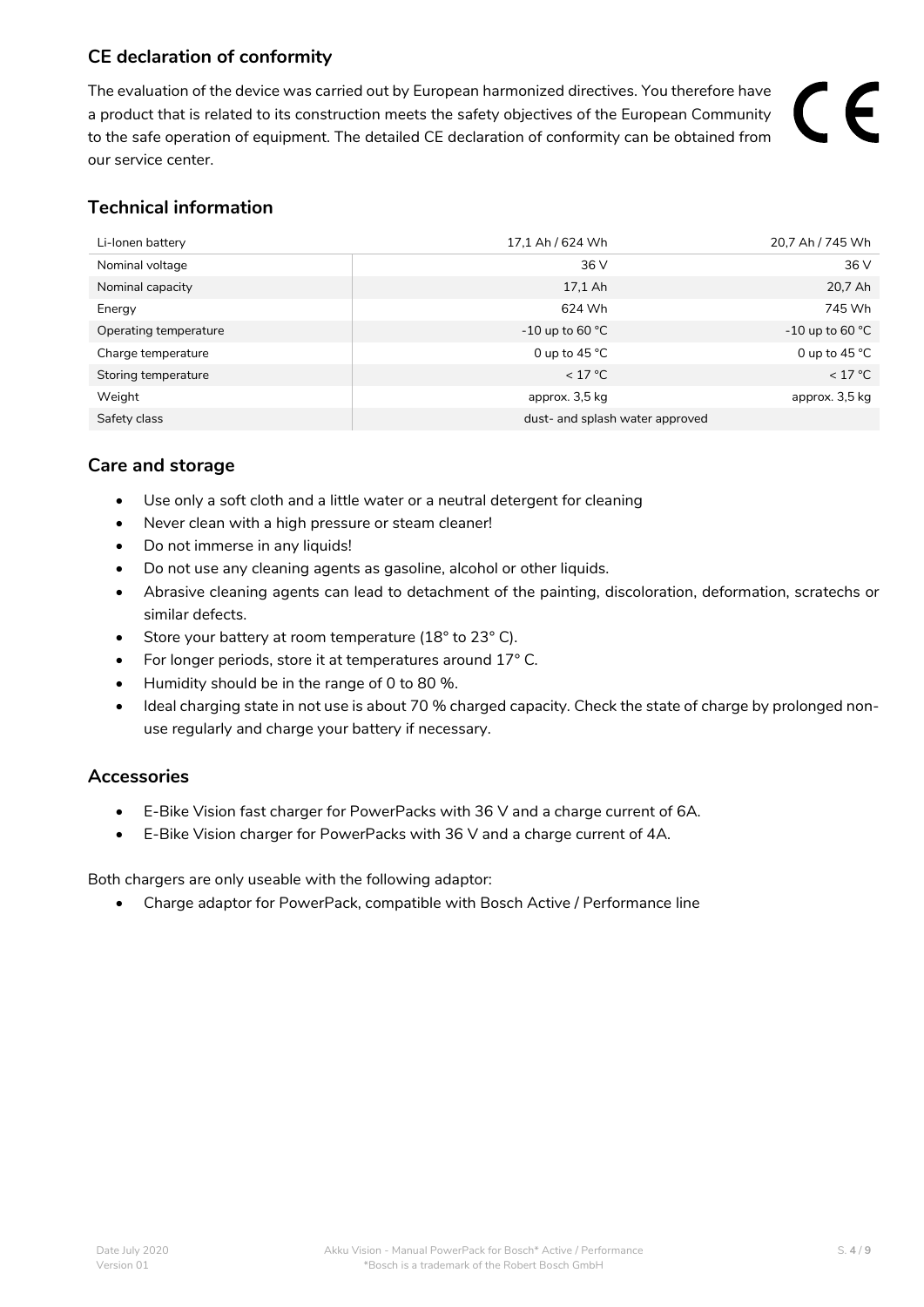# <span id="page-4-0"></span>**Common safety notes for PowerPacks**

### **Please read this manual carefully! Please consider the safety notes!**

- PowerPacks are no toys. Keep them away from children!
- Don't change anything on the battery. Especially, consider that you are not allowed to open the battery, or rather modify it, otherwise you loose your warranty claim.
- By mishandling (heating, e.g. solar irridation or store on radiators, open fire, dipping into water, cleaning with pressure washer or steam cleaner, short circuit, over charging, deep discharging, inverse polarity or droping) or situations, that lead to not-proper operation, that can heart people or catch the battery fire.
- PowerPack batteries are products which may not release any substances under normal and reasonably foreseeable conditions of use.
- Howerver, should any liquids or gas eject from the battery, avoid any contact with it and also do not breathe it. If contact occurs randomly, wash the affected skin with water.
- In case of burns or on contact of the eyes with one of these fluids or by respiratory irritation, please consult a doctor!
- In extreme cases, seal batteries airtight and add dry sand, chalk powder (CACO3) or vermiculite.
- Do not use damaged batteries or chargers. In any doubt, contact your dealer.
- Do not use battery and/or charger for other purposes. You must use PowerPacks only in the designated eBikes.
- Use only the appropriate chargers.
- Contacts should not be treated with lubricants.
- The battery connectors at the eBike must be dry and clean before contacting!
- The covers of charge/discharge connectors must be replaced immediately on loss, otherwise warranty void.

 $\rightarrow$  That way, you do have the maximum saftey!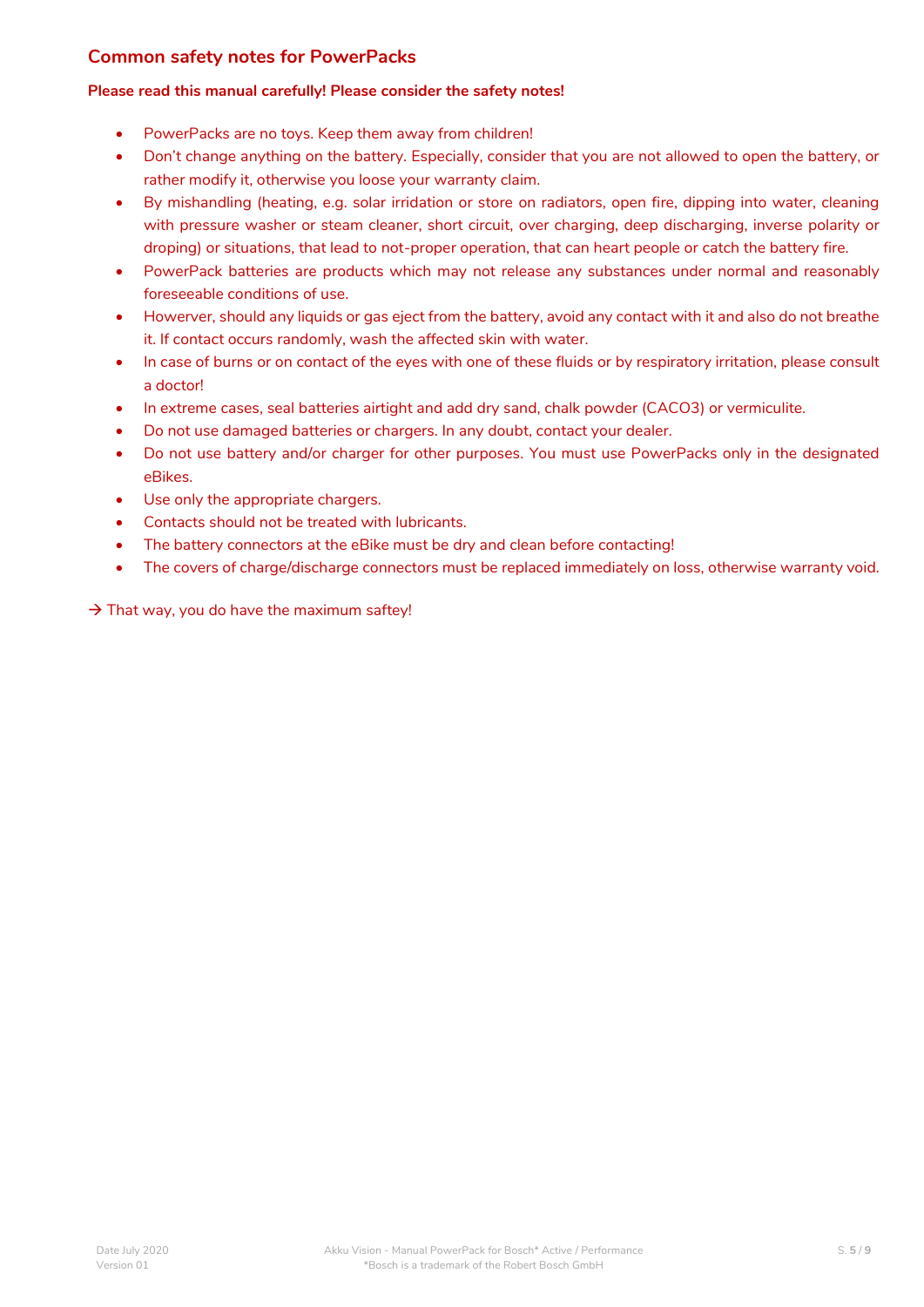## <span id="page-5-0"></span>**Safety notes for charging**

### **Please pay particular attention to the following points when charging:**

- Connect the charger only to a suitable mains supply.
- Do not charge NiCd, NiMh or primary cells!
- Use the charger only with the appropriate PowerPacks of Akku Vision!
- When not using for a longer period, disconnect the mains supply and also connected batteries.
- The charging time varies depending on the battery's capacity and charger type.
- Do not charge the battery below 0° and not above 45° C. The battery management system will not allow to start the charging process.
- Please charge your PowerPacks only under supervision and on a non-combustible surface (both battery and charger).
- The charger is designed for operation in ventilated, dry and dust-free environment. Never expose to rain or extreme heat. Allow adequate air circulation.
- Do not cover the charger, nor the battery.
- Ensure that that the plugs and sockets of the charger are not damp or contaminated.
- Do not touch plugs and sockets of the charger with wet hands.
- Do not try to convert or disassemble the charger.
- Before the charger is connected to the mains, please ensure that line voltage matches to the supply voltage of the charger. The charger's needed voltage is indicated on its nameplate on the backside.
- A charger with a damaged power supply cord or plug must not be connected to the electrical grid and must promptly replaced or repaired by the E-Bike service center.
- Penetration of water and moisture into the charger must be avoided in any case. Should this have happened, power off the charger (by turning off the fuse) immediately. Disconnect the charger from the mains and let it be checked by the Akku Vision service center.
- A sudden temperature change from cold to hot, there could be condensation water on and in the charger. In this case, wait for connecting to the mains until the charger is as warm as the room. Try to avoid this case by storing the charger where you use it.

For maximum life of your battery, charge it only within 10° and 30° C temperature range.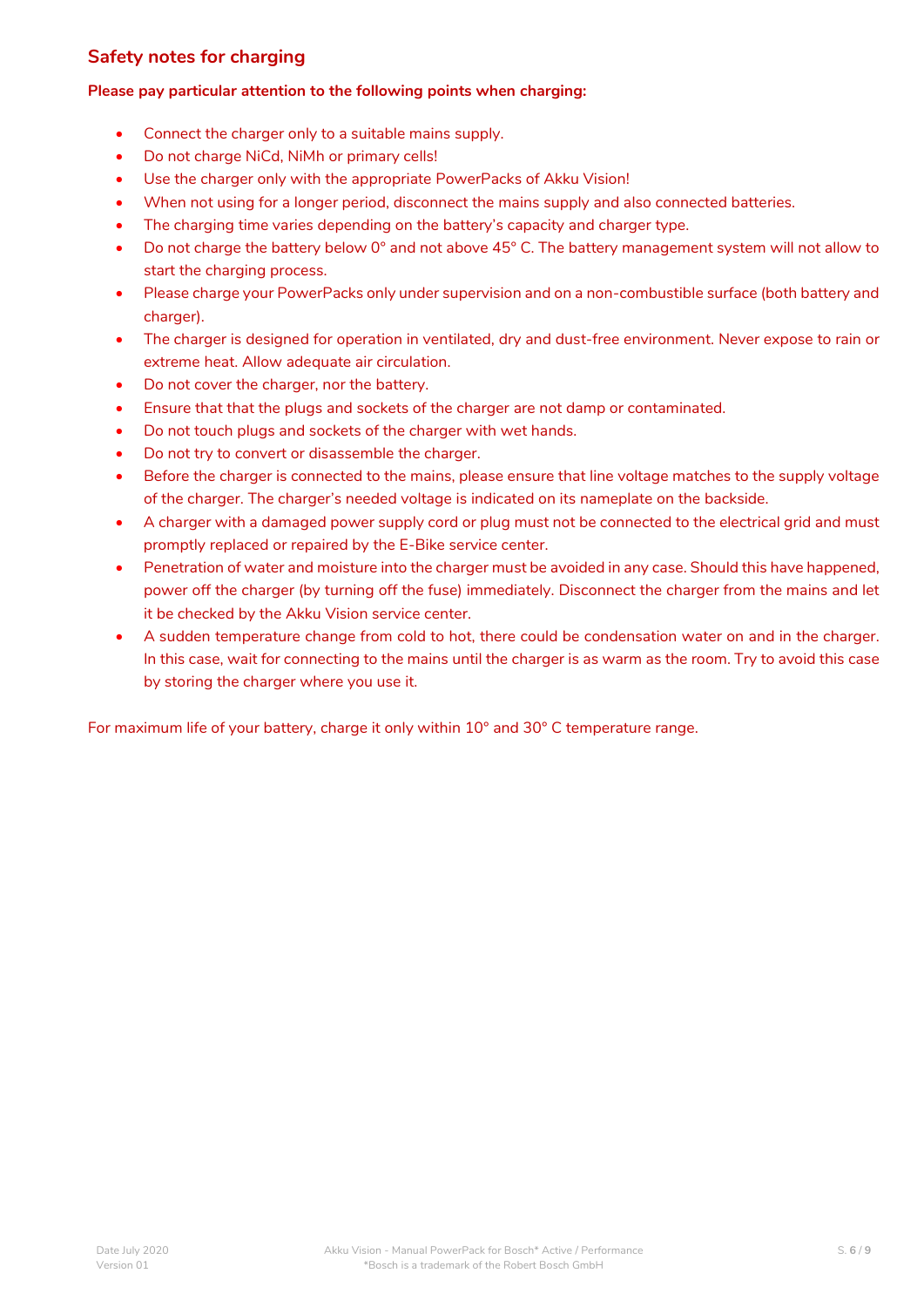# <span id="page-6-0"></span>**The Charging**

**Your new battery can be charged with the original charger, which was included when you bought your ebike.**

When using the **E-Bike Vision charger in combination with the additional available charging adaptor** or when using the **original charger**, you can **charge your battery inside or outside of the ebike**.

### **Requirements for charging within the ebike**

The drive system must be turned off. Open the cap of the charge plug, which is located with the frame or close to the battery.

### **Requirements for charging outside the ebike**

**Charging outside** the ebike is started by turning off the drive system.

Please wait until all LEDs turned off. Now you can take out the battery by opening the lock and taking out the battery and charge it inside your apartment or garage in your presence.

### **Start of charging process with the original charger**

- 1. Connect the charger to the mains.
- **2. Make sure that none of the battery LEDs are lighting when it's not mounted in the eBike.**
- 3. Now plug in the charging connector of the charger to the battery.
- 4. Charging process start. The LEDs of the battery corresponding to its current state of charge begins to flash.
- **5. If charging does not start immediately, please push the capacity indicator button of the battery and wait until LEDs are lighting.**
- 6. If the battery is almost fully charged (4 LEDs are lighting and the 5th is flashing), the fan will not start turning under certain circumstances, because the charger switches immediately into the so-called constant voltage mode. Within this mode, the power consumption of the charger is that low that the running of the fan is not necessary. Furthermore, the fan will also turn off towards the end of charging process, as it is no longer needed in constant voltage mode.

### **Naming of LEDs**

# LED 1 LED 2 LED 3 LED 4 LED 5



### **During charging, the capacity is indicated by lighting and flashing of the battery's LEDs as follows:**

- 
- LED 1 lighting and LED 2 flashing: 21 40 % charged capacity
- LED 1,2 lighting and LED 3 flashing:  $41 60$  % charged capacity
- LED 1,2,3 lighting and LED 4 flashing:  $61 80$  % charged capacity
- LED 1,2,3,4 lighting and LED 5 flashing: 81 99 % charged capacity
- LED 1,2,3,4 and 5 lighting: 100 % charged capacity
- LED 1 flashing:  $0 20$  % charged capacity
	-
	-
	-
	-
	-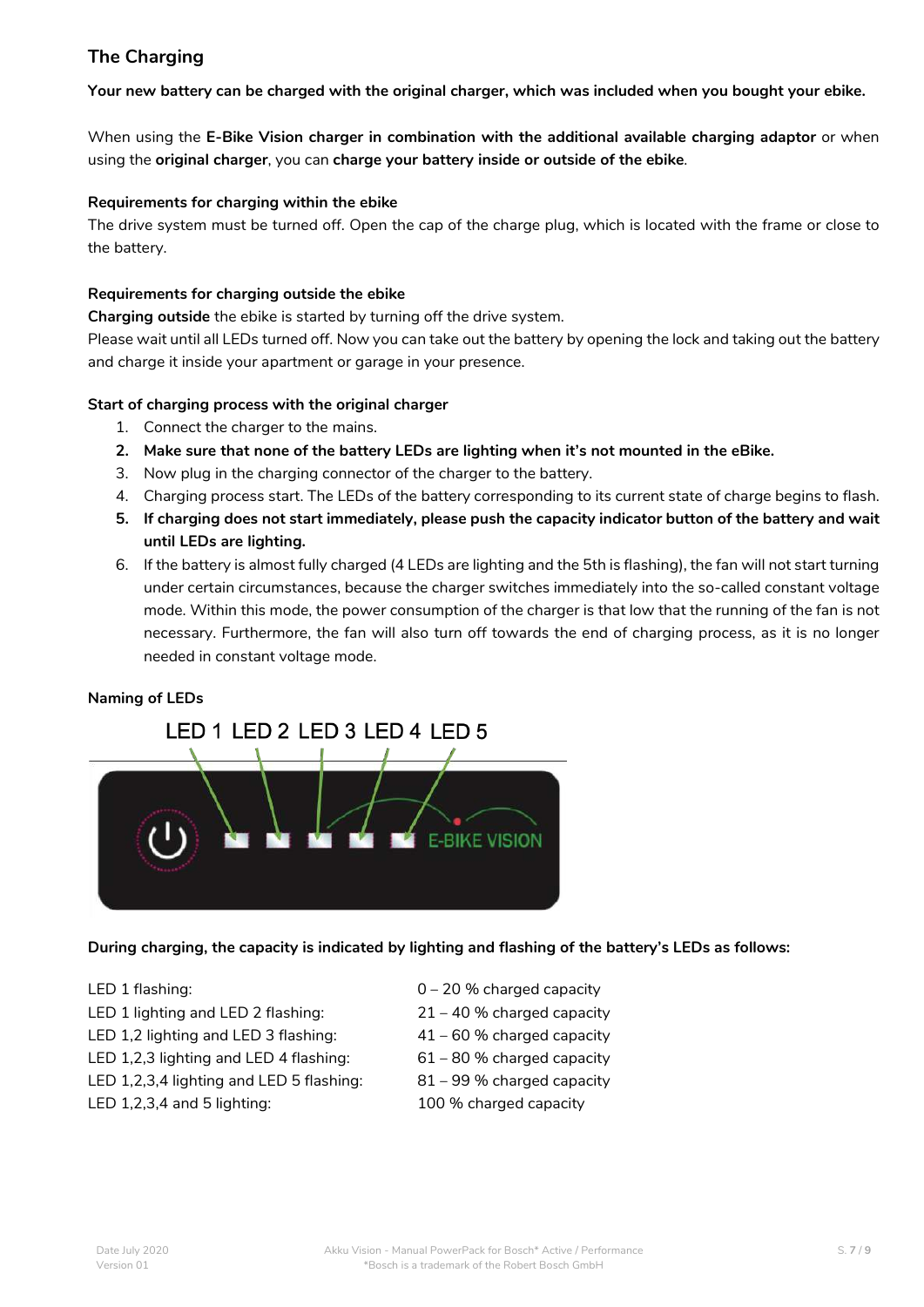### **Break up of charging process**

To complete the charging, switch off the charger and unplug the charging plug of the battery or out of the charge plug of the frame. Pull the power plug of the charger from the wall socket.

### **Charging with your original charger is completed (State of Charge 100%), as soon as all LEDs are turned off.**

### <span id="page-7-0"></span>**Charging time**

The battery with a capacity of 17.1 Ah (624 Wh) requires about 5 hours with the original 4A charger to be fully charged and about 3 hours with the original 6A fast charger.

The battery with a capacity of 20.7 Ah (745 Wh) requires about 6 hours with the original 4A charger to be fully charged and about 4 hours with the original 6A fast charger.

## <span id="page-7-1"></span>**Battery usage**

Please consider the safety instruction given earlier during usage of your E-Bike Vision PowerPack.

**Your PowerPack will enter automatically into sleep-mode (if it is not installed in the eBike) after 3 seconds to prevent itself of self-discharging.**

**Also, it will shut down the drive system after 10 minutes of no use of the eBike. It is irrelevant whether the lights are enabled or not!**

**Take care, that the battery is in its correct position, before inserting. If not, you can damage the battery's housing. Before each use of PowerPack, it must be activated by pushing the capacity indicator button or by pushing the ON / OFF switch of the HMI.**

**Do not press the capacity indicator button several times in quick succession, this activates and deactivates the battery once again.**

You installed your new E-Bike Vision PowerPack correctly in your eBike and locked it (do not forget to remove the key)? Then turn on the drive system by the capacity indication button or via the ON /OFF switch of your HMI. The drive system now read the current capacity of the battery and will calculate the approximated range, based on your previous driving profile. The drive system is ready for use as soon as the speed is displayed.

### **Capacity is indicated during use as folows:**

| LED 1 flashing:             | $0 - 3$ % charged capacity   |
|-----------------------------|------------------------------|
| LED 1 lighting:             | $4 - 20$ % charged capacity  |
| LED 1 and 2 lighting:       | $21 - 40$ % charged capacity |
| LED 1,2 and 3 lighting:     | $41 - 60$ % charged capacity |
| LED 1,2,3 and 4 lighting:   | $61 - 80$ % charged capacity |
| LED 1,2,3,4 and 5 lighting: | 81 - 100 % charged capacity  |

### **Do not remove your battery off the eBike, as long as the drive system is on. Turn it off before!**

### <span id="page-7-2"></span>**Light support**

Your new PowerPack owns the latest and most safely battery management system technology and protects itself from incorrect operation. Before the cells would be completely discharged, the battery switches off the motor. However, there will remain enough power within the battery, to drive safe home with activated lights, if you are powering the lights via the drive battery. Also electric switches will still work.